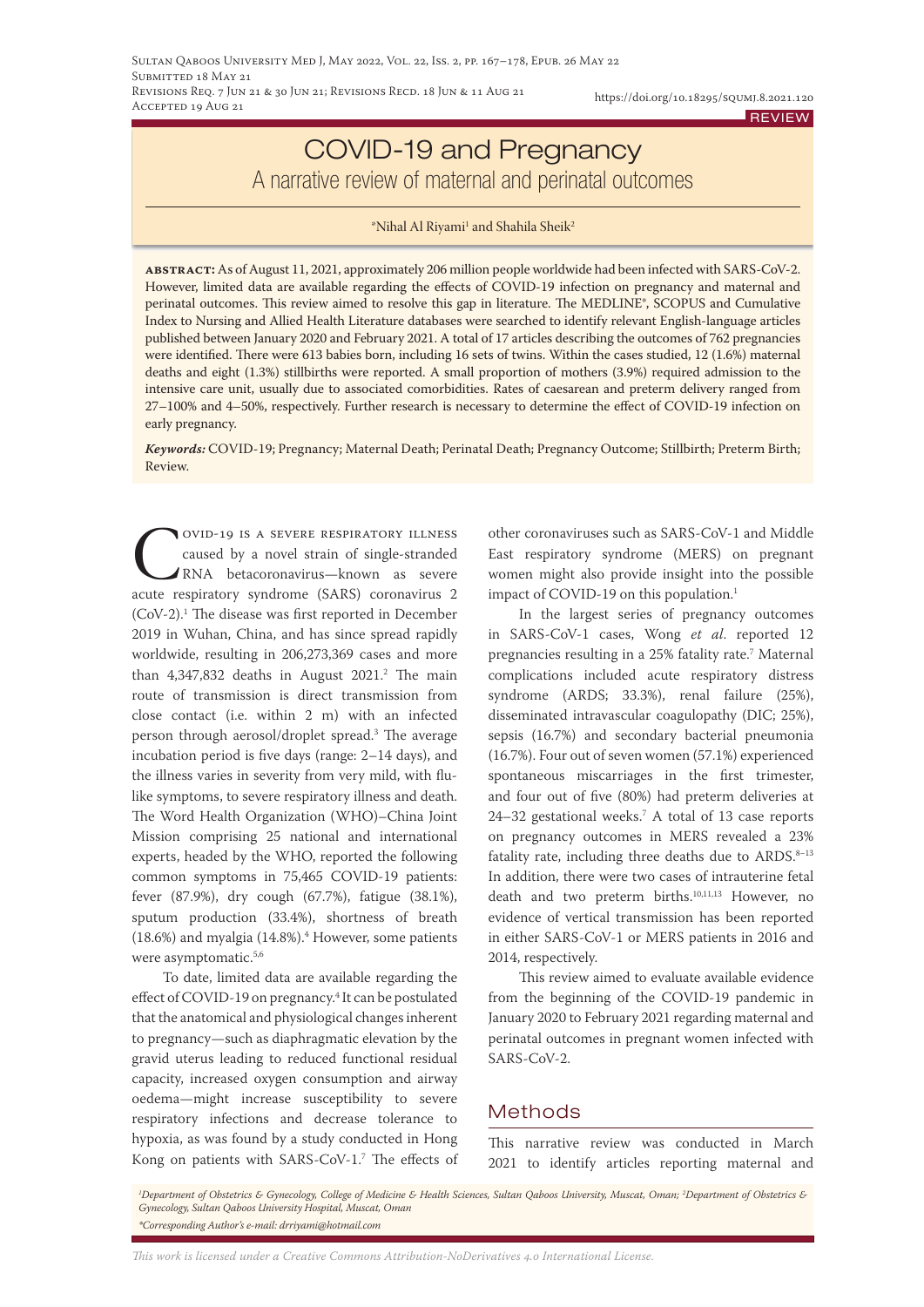perinatal outcomes in pregnant women diagnosed with COVID-19. The MEDLINE**®** (National Library of Medicine, Bethesda, Maryland, USA), SCOPUS (Elsevier, Amsterdam, Netherlands) and Cumulative Index to Nursing and Allied Health Literature (EBSCO Information Services, Ipswich, Massachusetts, USA) databases were searched electronically utilising appropriate medical terminology related to the topic. The following search terms were used both individually and in combination: 'COVID-19 infection', 'coronavirus' and 'pregnancy'.

The search was restricted to English-language articles published between January 2020 and February 2021. All full-text articles investigating pregnancy and perinatal outcomes in women with COVID-19, such as case reports, case series and original studies, were included. Review articles were excluded due to the possibility of duplication of data. Articles related to other types of coronavirus infections such as MERS and SARS-CoV-1 were excluded. The initial search revealed 24 articles, of which seven were excluded due to duplication of data already incorporated in other articles. Subsequently, a total of 17 articles (case series and case reports) were included in the final analysis.

Each article was reviewed to determine the maternal and perinatal outcomes. The pregnancy or maternal outcomes of interest in this review included maternal age, maternal comorbidity, major presenting symptom, relevant investigation, miscarriage, preterm delivery (defined as birth before 37 gestational weeks), fetal growth restriction (FGR), mode of delivery, complication related to COVID-19 infection, intensive care unit (ICU) admission and death. Perinatal outcomes included gestational age at delivery, neonatal admission to the ICU, perinatal asphyxia, stillbirth, neonatal death and any evidence of vertical transmission. In addition, data related to investigations and treatment modalities used in the included articles were extracted and tabulated.

# **Results**

A total of 24 articles were documented, but only 17 articles related to pregnancy and COVID-19 were included in the analysis as they fit the inclusion criteria.14–30 In terms of article type, six case reports and 11 case series were identified. In total, the articles described the outcomes of 762 pregnancies and 613 babies, including 16 sets of twins.<sup>14-30</sup>

The maternal age ranged from 20–49 years. Pregnant women most commonly presented in the third trimester with symptoms of fever.<sup>14,16–22,25–26,28</sup> Common laboratory findings included leukopaenia, lymphopaenia, elevated C-reactive protein levels and chest X-ray changes suggestive of viral pneumonia.14–22,24,25,29 Although

maternal comorbidities were not specified in many articles, the most commonly reported was obesity  $(n = 131, 17.2\%).$ <sup>15,16,18</sup> A total of 30 (3.9%) women required ICU admission and mechanical ventilation for respiratory support due to ARDS.14–18,24,26 In the cases studied, 12 (1.6%) maternal deaths occurred, of which seven were reported in a case series of nine women with severe disease in Iran.18 The rate of caesarean section delivery was high in the studied cohort, ranging from 27–100%, due to the mother and physician's preferences.14–30 However, other indications included fetal distress, preterm premature rupture of the membranes, placenta previa, failure to progress and COVID-19 pneumonia [Table 1].<sup>16</sup>

Out of the 17 articles, only six reported preeclampsia investigations.14,15,17,20,23,25 Eight articles mentioned the use of anti-viral medications, but only two articles specified remdesivir use.15,23 Four articles did not mention the use of corticosteroids, and in the remaining articles, the use of corticosteroids ranged from 12.5–100%.14,16,18,22 Maternal thromboprophylaxis was given in only three instances,<sup>14,18,24</sup> and was not given in eight series.17,21,22,25,27,28–30 Moreover, data about thromboprophylaxis were not available in the remaining five articles [Table 2].15,16,19,20,23,26

There was no evidence that COVID-19 infection increased the risk of miscarriage, early pregnancy loss, teratogenicity or FGR. However, 10 out of the 17 articles reported preterm delivery (83 babies) occurring in 24– 37 gestational weeks (4–50%).15–20,22,23,25,28 In addition, eight (1.3%) intrauterine fetal deaths or stillbirths and four (0.7%) neonatal deaths were reported.<sup>15,17,18,22,24,28</sup> Of the 524 neonates who were tested for SARS-CoV-2, seven babies tested positive.23,28 Six of these neonates were reported from the series published by Adhikari *et al*. wherein four neonates were positive at 24 hours and two at 48 hours.<sup>23</sup> Only one of these (preterm birth at 34 weeks with prelabour rupture of membranes) was suspected to be intra-uterine transmission, as electron microscopy of the placental tissue revealed SARS-CoV-2 viral particles. No specific route of SARS-CoV-2 transmission could be determined in the remaining cases. No samples were obtained from the amniotic fluid. Although one (0.2%) case of neonatal infection with COVID-19 was confirmed at 36 hours after birth via pharyngeal swab, there was no evidence of vertical transmission as samples from the placenta, cord blood and breast milk tested negative [Table 3].<sup>21</sup>

# **Discussion**

There is limited information regarding the effect of COVID-19 infection on pregnancy and childbirth due to the short time-frame since the start of the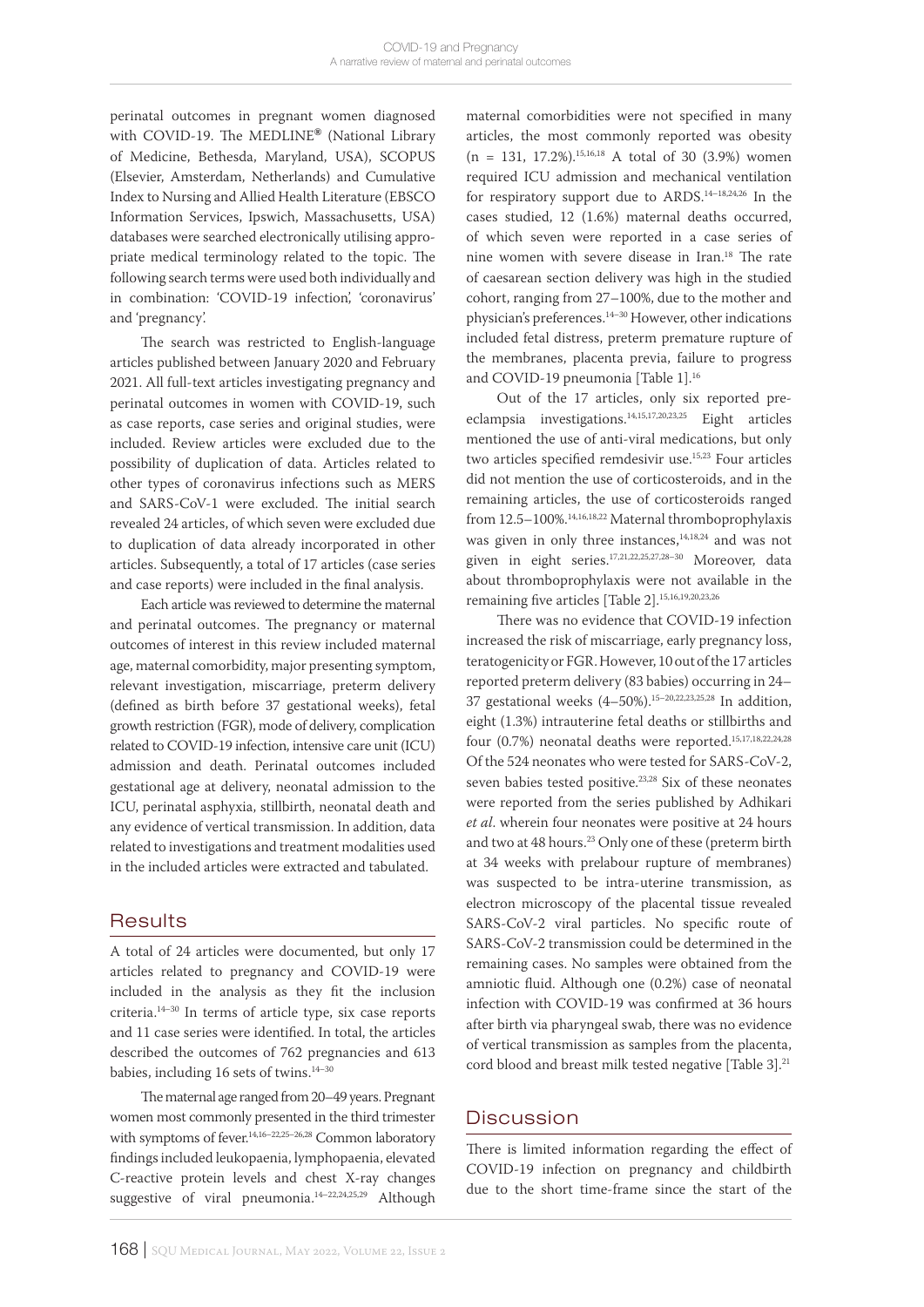# **Table 1:** Maternal outcomes of pregnant women infected with SARS-CoV-2

| No.            | Author<br>and year of                                         | Number of                                                        | <b>Purpose of study</b>                                                                                                                                                                                                     | Age                          | n (%)                                                                                                                                                       |                                                                                                                                                                                                    |                                      |                  |                          |
|----------------|---------------------------------------------------------------|------------------------------------------------------------------|-----------------------------------------------------------------------------------------------------------------------------------------------------------------------------------------------------------------------------|------------------------------|-------------------------------------------------------------------------------------------------------------------------------------------------------------|----------------------------------------------------------------------------------------------------------------------------------------------------------------------------------------------------|--------------------------------------|------------------|--------------------------|
|                | publication<br>[type of study]                                | pregnant<br>women/<br>pregnancies                                |                                                                                                                                                                                                                             | range<br>or mean<br>in years | Symptom                                                                                                                                                     | Comorbidities/laboratory<br>findings                                                                                                                                                               | ICU<br>admission                     | CS               | <b>Maternal</b><br>death |
| $\mathbf{1}$   | Federici et<br>$al.^{14}$ (2020)<br>[Case report]             | 1 woman                                                          | To study the<br>continuation of<br>pregnancy in spite of<br>ICU admission and<br>mechanical ventilation                                                                                                                     | 33                           | Fever: 39.2 °C<br>Dyspnoea                                                                                                                                  | Co-morbidity: 0<br>CXR/CT viral changes: Yes<br>Lymphocytopaenia<br>Thrombocytopaenia<br>THepatic transaminases                                                                                    | Yes                                  | No               | $\mathbf{0}$             |
| $\overline{2}$ | Lokken et<br>$al.^{15}$ (2021)<br>[Case series]               | 240 women<br>(85 undelivered)<br>24 hospitalised<br>1 postpartum | To describe disease<br>severity and outcomes<br>of SARS-CoV-2<br>infections during<br>pregnancy across<br>Washington State<br>including pregnancy<br>complications<br>and outcomes,<br>hospitalisation and<br>case fatality | $20 - 39$                    | Symptomatic:<br>185 (77.1) Details<br>of symptoms<br>including<br>cough, fever and<br>dyspnoea were not<br>provided Severe:<br>18 (7.5) Critical:<br>4(1.7) | Obesity: 102 (49.5)<br>$(BMI \ge 30 + \ge 40)$<br>Asthma: 20 (8.3)<br>DM: 13 (5.4)<br>HTN: 11(4.6)<br>Lymphopaenia: 10/23<br>(43.5)<br>TCRP: 8/15 (53.3)<br>THepatic transaminases:<br>17/22(77.3) | 8(3.3)                               | 55/155<br>(35.5) | 3(1.3)                   |
| 3              | Breslin et<br>al. <sup>16</sup> (2020)<br>[Case series]       | 43 women<br>(25 undelivered)                                     | To determine the<br>clinical characteristics<br>of SARS-CoV-2<br>infection in 29<br>symptomatic pregnant<br>women (26 with mild<br>disease and 3 severe)                                                                    | $20 - 39$                    | Fever: 14 (48.3)<br>Cough: 19 (65.6)<br>Myalgia: 11 (37.9)<br>Dyspnoea: 7 (24.1)                                                                            | Obesity: 26 (60.5)<br>Asthma: 8 (18.6)<br>DM: 3(7)<br>HTN: 3(7)<br>CXR/CT viral changes: 3/3<br>(100) with severe disease                                                                          | 2(4.7)                               | 8/18<br>(44.4)   | $\mathbf{0}$             |
| 4              | Yan et al. <sup>17</sup><br>(2020)<br>[Case series]           | 116 women<br>(17 undelivered)                                    | To report the<br>maternal and<br>neonatal outcomes of<br>COVID-19 patients                                                                                                                                                  | $24 - 41$                    | Fever: 59 (50.9)<br>Cough: 33 (28.4)<br>Myalgia: 6 (5.2)<br>Dyspnoea: 3 (2.6)                                                                               | Lymphopaenia: 51 (44)<br>TCRP: 51 (44)<br>CXR/CT viral changes:<br>104 (96.3)<br>GDM: 9 (7.8)<br>HTN: 5(4.3)<br>Preeclampsia: 4 (3.4)                                                              | 8(6.9)                               | 85/99<br>(85.9)  | $\mathbf{0}$             |
| 5              | Hantoushzadeh<br>et al. <sup>18</sup> (2020)<br>[Case series] | 9 women                                                          | To describe maternal<br>and perinatal<br>outcomes and death<br>in a case series of<br>pregnant women with<br>COVID-19 disease                                                                                               | $25 - 49$                    | Fever: 9 (100)<br>Cough: 9 (100)<br>Dyspnoea: 6 (66.7)<br>Myalgia: 4 (44.4)                                                                                 | Obesity: $3(33)$<br>Age: >40yrs (22)<br>Lymphopaenia: 100%<br>TCRP: 100%<br>CXR/CT viral changes:<br>100%                                                                                          | 9(100)<br>1 with<br>renal<br>failure | 6(67)            | 7(78)                    |
| 6              | Zheng et<br>$al.^{19}$ (2020)<br>[2 case reports]             | 2 women                                                          | Maternal and neonatal<br>outcomes                                                                                                                                                                                           | $29 - 33$                    | Fever: $1(50)$<br>Dyspnoea: $1(50)$                                                                                                                         | Lymphopaenia: 100%<br>TCRP: 50%<br>CXR/CT viral changes:<br>100%                                                                                                                                   | N/A                                  | 100%             | $\mathbf{0}$             |
| $\overline{7}$ | Wu et al. <sup>20</sup><br>(2020)<br>[Case series]            | 13 women<br>(8 undelivered)                                      | To assess if vaginal<br>secretions and breast<br>milk of women with<br>COVID-19 contain<br>SARS-CoV-2                                                                                                                       | $26 - 40$                    | Fever: $8(61.5)$<br>Cough: 5 (38.5)<br>Dyspnoea: $1(7.6)$<br>Myalgia: 1 (7.6)                                                                               | Lymphopaenia: 2 (15.4)<br>TCRP: 5(38.5)<br>THepatic transaminases: 2<br>$(15.4\%)$<br>CT chest changes: $8(61.5)$                                                                                  | $\mathbf{0}$                         | 4/5<br>(80)      | $\mathbf{0}$             |
| 8              | Wang et $al.^{21}$<br>(2020)<br>[Case report]                 | 1 woman                                                          | To report the first<br>case of neonatal<br>SARS-CoV-2 infection<br>in China where the<br>mother was diagnosed<br>with COVID-19                                                                                              | 34                           | Fever: 100%                                                                                                                                                 | CXR/CT viral changes:<br>100%                                                                                                                                                                      | $\boldsymbol{0}$                     | 100%             | $\mathbf{0}$             |
| 9              | Zhu et al.22<br>$(2020)$ [Case<br>series]                     | 9 women (1<br>set of twins)                                      | To report the clinical<br>features and outcomes<br>of 10 neonates<br>(including 2 twins)<br>born to 9 mothers<br>with confirmed<br>2019-nCoV infection<br>in 5 hospitals that<br>were retrospectively<br>analysed           | $-25 - 35$                   | Fever: 9 (88.9)<br>Cough: 4 (44.5)                                                                                                                          | CXR/CT viral changes:<br>100%                                                                                                                                                                      | $\boldsymbol{0}$                     | 7(78)            | $\mathbf{0}$             |

*ICU = intensive care unit; CXR = chest X-ray; CT = computed tomography; BMI = body mass index; DM = diabetes mellitus; HTN = hypertension; CRP = C-reactive protein; GDM = gestational diabetes mellitus; N/A = not available; Hep = hepatitis; SOB = shortness of breath; B/L =bilateral.*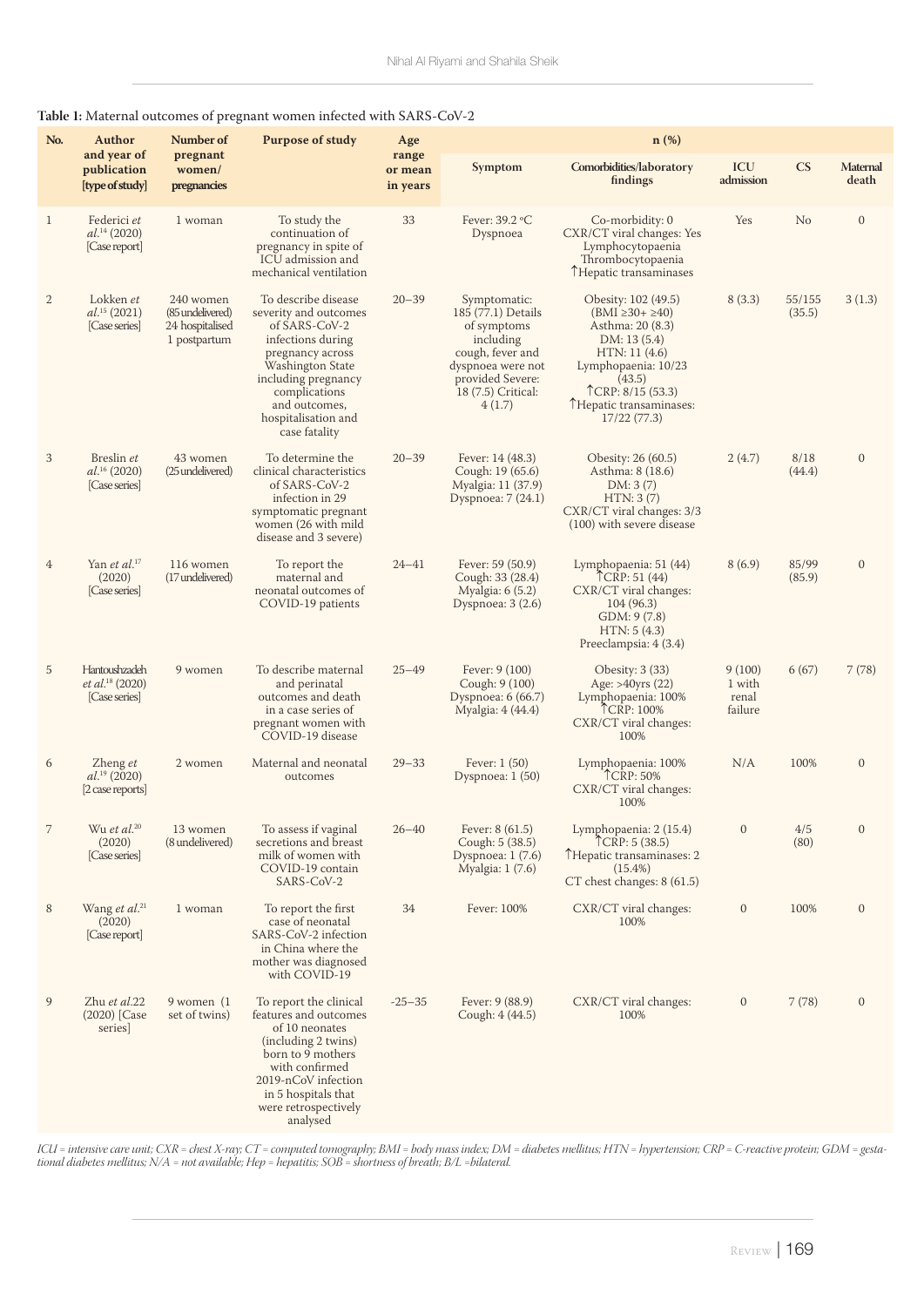### **Table 1 (cont**'**d.):** Maternal outcomes of pregnant women infected with SARS-CoV-2

| No. | Author                                                       | Number of<br>pregnant<br>women/<br>pregnancies        | <b>Purpose of study</b>                                                                                                                                                                                                                          | Age                          | $n$ (%)                                                                                                                                                                |                                                                                                                                                                                                                      |                  |                         |                          |  |
|-----|--------------------------------------------------------------|-------------------------------------------------------|--------------------------------------------------------------------------------------------------------------------------------------------------------------------------------------------------------------------------------------------------|------------------------------|------------------------------------------------------------------------------------------------------------------------------------------------------------------------|----------------------------------------------------------------------------------------------------------------------------------------------------------------------------------------------------------------------|------------------|-------------------------|--------------------------|--|
|     | and year of<br>publication<br>[type of<br>study]             |                                                       |                                                                                                                                                                                                                                                  | range<br>or mean<br>in years | Symptom                                                                                                                                                                | Comorbidities/laboratory<br>findings                                                                                                                                                                                 | ICU<br>admission | CS                      | <b>Maternal</b><br>death |  |
| 10  | Adhikari et<br>$al.^{23}$ (2020)<br>[Case series]            | 252 women<br>(245 delivered,<br>7 aborted)            | To evaluate adverse<br>outcomes associated<br>with severe SARS-<br>CoV-2 infection in<br>pregnancy and to<br>describe clinical<br>management, disease<br>progression, hospital<br>admission, placental<br>abnormalities and<br>neonatal outcomes | 27                           | Details not<br>available                                                                                                                                               | DM (GDM + DM): 15 (6%)<br>HTN: 12 (5%)<br>BMI mean: 30.5 (7.2%)<br>Investigation details not<br>available                                                                                                            | $\mathbf{0}$     | 65/245<br>(27)          | $\mathbf{0}$             |  |
| 11  | Rawat et<br>$al.^{24}$ (2021)<br>[Case reports]              | 4 women                                               | To report maternal<br>death in Sagar city of<br>central India                                                                                                                                                                                    | $25 - 31$                    | Fever $(n = 2)$ ,<br>cough $(n = 2)$ , sore<br>throat $(n = 1)$ ,<br>loss of smell and<br>taste $(n = 1)$ No<br>symptoms $(1)$<br>Vomiting and<br>breathless $(n = 1)$ | Co-morbidity: 0 CRP high<br>in $1(25)$<br>CXR: prominent<br>bronchovascular marking<br>in 1 woman, but recovered<br>Patchy ground glass<br>changes in $1(25)$ woman                                                  | 1                | 1/3<br>(33)             | $\mathbf 1$              |  |
| 12  | Qiancheng<br>et al. <sup>25</sup><br>(2020)<br>[Case series] | 28 women<br>(2 undelivered,<br>4 medical<br>abortion) | To compare clinical<br>course and outcomes<br>between pregnant (28)<br>and non-pregnant<br>(54) women with<br>COVID-19 and<br>assess the vertical<br>transmission                                                                                | 30<br>$(26.75 - 32)$         | Fever: $5(17.9)$<br>Malaise: 1 (3.6)<br>Cough: 7 (25)<br>Dyspnoea: $2(7.1)$<br>Abdominal pain: 5<br>(17.9)                                                             | HTN: 1(3.6)<br>Diabetes: 2 (7.1) Chronic<br>Hep B infection: $2(7.1)$<br>Hypothyroidism: 1 (3.6)<br>Lymphopaenia: 8 (28.6)<br>Thrombocytopaenia: 2 (7.1)<br>Radiological findings of<br>pneumonia: 26 (92.9)         | $\mathbf{0}$     | 17<br>(60.7)            | $\mathbf{0}$             |  |
| 13  | Chaudhary<br>$et$ al. $26$<br>(2020)<br>[Case series]        | 26 women<br>(12 undelivered)                          | To examine the disease<br>course in COVID-<br>19-affected pregnant<br>women                                                                                                                                                                      | 27<br>$(19 - 35)$            | 16 symptomatic<br>Fever: $14(87.5)$<br>Cough: 11 (68.8)<br>Body ache: 3<br>(18.8)<br>SOB: 2 (12.5)                                                                     | Co-morbidity: 0<br>Lymphocytopaenia: 1 (3.8)<br>CRP raised: 5 (19.2)<br>CXR: B/L<br>Peripheral opacities: 5<br>(19.2)                                                                                                | $\mathbf{1}$     | 11/14<br>(78.5)         | $\mathbf{1}$             |  |
| 14  | Elkafrawi et<br>$al.^{27}$ (2020)<br>[Case report]           | 1 woman                                               | To present first case<br>report of SARS-CoV-2<br>in pregnancy in the<br><b>USA</b>                                                                                                                                                               | 34                           | Myalgia, fatigue<br>and non-<br>productive cough                                                                                                                       | Co-morbidity: Type II<br>diabetes, chronic hep B                                                                                                                                                                     | $\mathbf{0}$     | Yes                     | $\mathbf{0}$             |  |
| 15  | Birindwa et<br>$al.^{28}$ (2021)<br>[Case report]            | 1 woman                                               | To study the<br>possibility of vertical<br>transmission to the<br>neonate                                                                                                                                                                        | 25                           | Fever                                                                                                                                                                  | $\boldsymbol{0}$                                                                                                                                                                                                     | $\mathbf{0}$     | Yes<br>(previous<br>2CS | $\mathbf{0}$             |  |
| 16  | Gheysarzadeh<br>$et$ al. $^{29}$<br>(2020)<br>[Case series]  | 4 women<br>(2 undelivered)                            | To describe the<br>outcomes of 4<br>pregnant women with<br>COVID-19                                                                                                                                                                              | $27 - 42$                    | Fever: $4(100)$<br>SOB: 2(50)<br>Cough: 1 (25)<br>Abdominal pain:<br>1(25)                                                                                             | Co-morbidity: 0 CRP<br>raised: 2 (50%)                                                                                                                                                                               | $\mathbf{0}$     | 1(50)                   | $\mathbf{0}$             |  |
| 17  | Doria et al. <sup>30</sup><br>(2020)<br>[Case series]        | 12 women<br>(10 delivered,<br>1 set of twins)         | To study the outcome<br>of COVID-19-infected<br>pregnant women in<br>one region of Portugal                                                                                                                                                      | $22 - 41$                    | Headache: 1 (8.3)                                                                                                                                                      | Co-morbidity: ulcerative<br>colitis and psoriasis, severe<br>scoliosis, Behcet's disease,<br>severe myopia, Asthma<br>and Raynaud syndrome,<br>chronic HTN (in different<br>women) 7 women with no<br>co-morbidities | $\mathbf{0}$     | 6(60)                   | $\mathbf{0}$             |  |

*ICU = intensive care unit; CXR = chest X-ray; CT = computed tomography; BMI = body mass index; DM = diabetes mellitus; HTN = hypertension; CRP = C-reactive protein; GDM = gestational diabetes mellitus; N/A = not available; Hep = hepatitis; SOB = shortness of breath; B/L =bilateral.*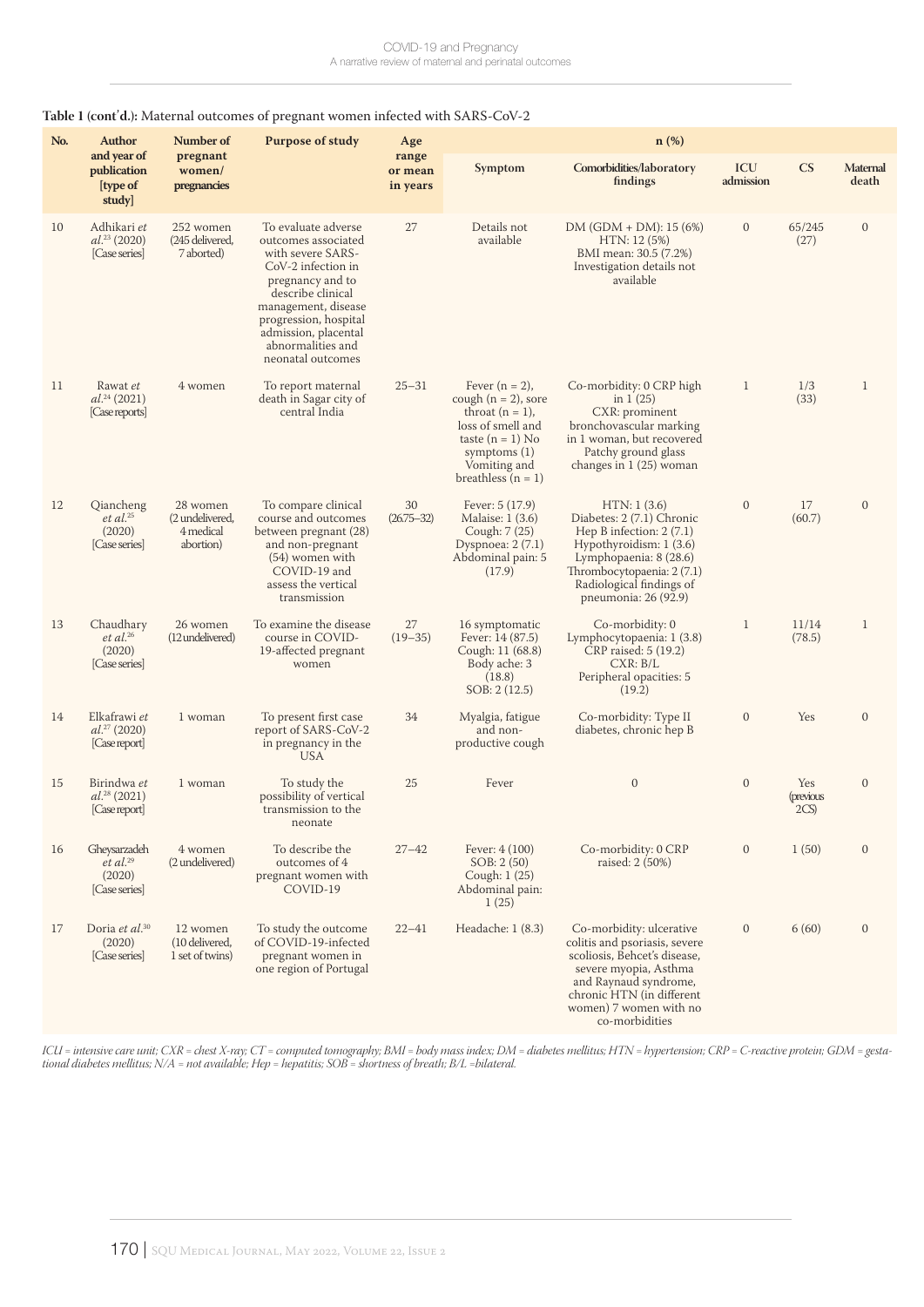| Na           | Author and year of                                                                                     | $n$ (%)                                                                                                                                                                                                                |                                                                                                                                                                                              |
|--------------|--------------------------------------------------------------------------------------------------------|------------------------------------------------------------------------------------------------------------------------------------------------------------------------------------------------------------------------|----------------------------------------------------------------------------------------------------------------------------------------------------------------------------------------------|
|              | publication [type of study]                                                                            | <b>Maternal treatment</b>                                                                                                                                                                                              | Preeclampsia investigations                                                                                                                                                                  |
| $\mathbf{1}$ | Federici et al. <sup>14</sup> (2020)<br>[Case report]                                                  | Corticosteroids: No<br>Hydroxychloroquine: No<br>Thromboprophylaxis: Yes<br>Antibiotics: Yes<br>Antiviral: No<br>Convalescent plasma: No<br>Mechanical ventilation: Yes                                                | Minimal haemolysis, thrombocytopaenia: 86<br>$\times$ 10 <sup>9</sup> /L<br>Proteinuria (creatininuria): 0.14 g/mmol<br>Liver enzymes: Raised (ALT & AST)<br>sFlt-1 to PlGF ratio: Low (neg) |
| $\mathbf{2}$ | Lokken <i>et al.</i> <sup>15</sup> (2021)<br>[Case series; 24<br>hospitalised patients]                | Corticosteroids: 3 (12.5)<br>Hydroxychloroquine: 2 (8.3)<br>Thromboprophylaxis: N/A<br>Antibiotics: N/A<br>Antiviral (remdesivir): 9 (37.5)<br>Convalescent plasma: 2 (8.3)<br>Mechanical ventilation: 4 (16.7)        | TLiver transaminases: 17 (77.3)<br>Rest N/A                                                                                                                                                  |
| 3            | Breslin et al. <sup>16</sup> (2020)<br>[Case series; 4<br>symptomatic patients<br>requiring admission] | Corticosteroids: No<br>Hydroxychloroquine: 2 (50)<br>Thromboprophylaxis: N/A<br>Antibiotics: 2 (50)<br>Antiviral: No Convalescent plasma: No<br>Mechanical ventilation: No                                             | Data not available                                                                                                                                                                           |
| 4            | Yan et al. <sup>17</sup> (2020)<br>[Case series]                                                       | Corticosteroids: 37 (31.9)<br>Hydroxychloroquine: No<br>Thromboprophylaxis: No<br>Antibiotics: 104 (94)<br>Antiviral: 63 (54.3)<br>Convalescent plasma: No<br>Mechanical ventilation: 2 (1.7)<br>ECMO: 1(0.9)          | 4 (3.4) with preeclampsia but the related<br>investigations were not provided—including<br>platelet count, liver enzymes and urine protein<br>creatinine ratio                               |
| 5            | Hantoushzadeh et al. <sup>18</sup><br>(2020)<br>[Case series; 9 cases]                                 | Corticosteroids: No<br>Hydroxychloroquine: 5 (55.6)<br>Thromboprophylaxis: 9 (100)<br>Antibiotics: 9 (100)<br>Antiviral (not remdesivir): 9 (100)<br>Convalescent plasma: 1 (11.1)<br>Mechanical ventilation: 7 (77.8) | $\boldsymbol{0}$                                                                                                                                                                             |
| 6            | Zheng <i>et al.</i> <sup>19</sup> (2020)<br>[2 case reports]                                           | Corticosteroids: 2 (100)<br>Hydroxychloroquine: 2 (100)<br>Thromboprophylaxis: N/A<br>Antibiotics: 2 (100)<br>Antiviral: 2 (100)<br>Convalescent plasma: No<br>Mechanical ventilation: No                              | $\mathbf{0}$                                                                                                                                                                                 |
| 7            | Wu et al. <sup>20</sup> (2020)<br>[Case series]                                                        | Corticosteroids: 32 (23.1)<br>Hydroxychloroquine: No<br>Thromboprophylaxis: N/A<br>Antibiotics: 8 (61.5)<br>Antiviral: $8(61.5)$<br>Convalescent plasma: No<br>Mechanical ventilation: No                              | TLiver transaminases: 5 (38.5)                                                                                                                                                               |
| 8            | Wang et al. <sup>21</sup> (2020)<br>[Case report]                                                      | Corticosteroids: Yes<br>Hydroxychloroquine: No<br>Thromboprophylaxis: No<br>Antibiotics: Yes<br>Antiviral: Yes<br>Convalescent plasma: No<br>Mechanical ventilation: No                                                | N/A                                                                                                                                                                                          |
| 9            | Zhu <i>et al</i> .22 (2020)<br>[Case series]                                                           | Corticosteroids: No<br>Hydroxychloroquine: No<br>Thromboprophylaxis: No<br>Antibiotics: No<br>Antiviral: 5 (55.56)<br>Convalescent plasma: No<br>Mechanical ventilation: No                                            | N/A                                                                                                                                                                                          |
| 10           | Adhikari et al.23 (2020)<br>[Case series; 13 women]<br>with severe/critical<br>disease                 | Corticosteroids: 5 (38)<br>Hydroxychloroquine: No<br>Thromboprophylaxis: No<br>Antibiotics: 3 (23)<br>Antiviral (remdesivir): 5 (38)<br>Convalescent plasma: 2 (15)<br>Mechanical ventilation: 2 (15)                  | 26 (11) Not significantly higher than in<br>pregnant women negative for SARS-CoV-2                                                                                                           |

# **Table 2:** Maternal treatment modalities of pregnant women infected with SARS-CoV-2

*ALT = alanine transaminase; AST = aspartate aminotransferase; sFlt = soluble fms-like tyrosine kinase; PlGF = placental growth factor; ECMO = extracorporeal membrane oxygenation; N/A = not applicable; LDH = lactate dehydrogenase.*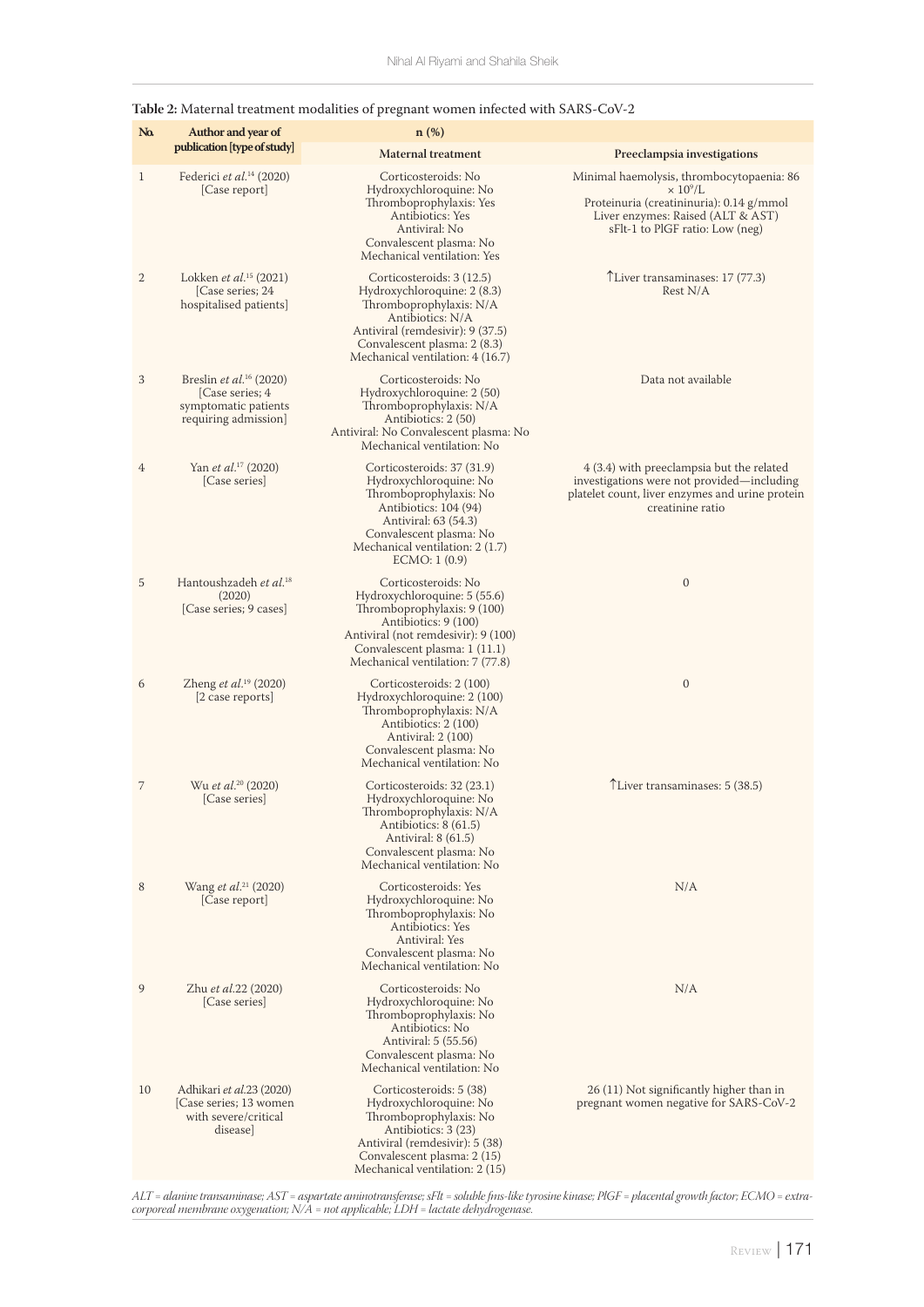| N <sub>a</sub> | Author and year of publication                                                       | $n$ (%)                                                                                                                                                                                                  |                                                                                    |  |  |  |  |  |
|----------------|--------------------------------------------------------------------------------------|----------------------------------------------------------------------------------------------------------------------------------------------------------------------------------------------------------|------------------------------------------------------------------------------------|--|--|--|--|--|
|                | [type of study]                                                                      | <b>Maternal treatment</b>                                                                                                                                                                                | Preeclampsia investigations                                                        |  |  |  |  |  |
| 10             | Adhikari et al.23 (2020)<br>[Case series; 13 women with]<br>severe/critical disease] | Corticosteroids: 5 (38)<br>Hydroxychloroquine: No<br>Thromboprophylaxis: No<br>Antibiotics: 3 (23)<br>Antiviral (remdesivir): 5 (38)<br>Convalescent plasma: 2 (15)<br>Mechanical ventilation: 2 (15)    | 26 (11) Not significantly higher than in<br>pregnant women negative for SARS-CoV-2 |  |  |  |  |  |
| 11             | Rawat et al. <sup>24</sup> (2021)<br>[Case reports; 1 patient sick]                  | Corticosteroids: Yes<br>Hydroxychloroquine: N/A<br>Thromboprophylaxis: Yes<br>Antibiotics: N/A<br>Antiviral (remdesivir): No<br>Convalescent plasma: N/A<br>Mechanical Ventilation: Yes                  | Not mentioned                                                                      |  |  |  |  |  |
| 12             | Qiancheng et al. <sup>25</sup> (2020)<br>[Case series; 7 hospitalised]               | Corticosteroids: 4 (14.3)<br>Hydroxychloroquine: No<br>Thromboprophylaxis: No<br>Antibiotics: 24 (85.7)<br>Antivirals (not remdesivir): 21 (75)<br>Convalescent plasma: No<br>Mechanical ventilation: No | Low platelets $(<100): 2$<br>LDH:4                                                 |  |  |  |  |  |
| 13             | Chaudhary et al. <sup>26</sup> (2020)<br>[Case series]                               | Corticosteroids: N/A<br>Hydroxychloroquine: N/A<br>Thromboprophylaxis: N/A<br>Antibiotics: N/A<br>Antiviral (remdesivir): N/A<br>Convalescent plasma: N/AMechanical<br>ventilation: 1                    |                                                                                    |  |  |  |  |  |
| 14             | Elkafrawi et al. <sup>27</sup> (2020)<br>[Case report]                               | Corticosteroids: No<br>Hydroxychloroquine: No<br>Thromboprophylaxis: No Antibiotics:<br>No Antiviral (remdesivir): No<br>Convalescent plasma: No Mechanical<br>ventilation: No                           | N/A                                                                                |  |  |  |  |  |
| 15             | Birindwa et al. <sup>28</sup> (2021)<br>[Case report]                                | Corticosteroids: Yes<br>Hydroxychloroquine: No<br>Thromboprophylaxis: No Antibiotics:<br>Yes Antiviral (remdesivir): No<br>Convalescent plasma: No Mechanical<br>ventilation: No                         | N/A                                                                                |  |  |  |  |  |
| 16             | Gheysarzadeh et al. <sup>29</sup> (2020)<br>[Case series]                            | Corticosteroids: N/A<br>Hydroxychloroquine: No<br>Thromboprophylaxis: No Antibiotics:<br>N/A Antiviral (remdesivir): N/A<br>Convalescent plasma: No Mechanical<br>ventilation: No                        | N/A                                                                                |  |  |  |  |  |
| 17             | Doria et al. <sup>30</sup> (2020)<br>[Case series]                                   | Not described Mechanical ventilation:<br>No                                                                                                                                                              | N/A                                                                                |  |  |  |  |  |

#### **Table 2 (cont**'**d.):** Maternal treatment modalities of pregnant women infected with SARS-CoV-2

*ALT = alanine transaminase; AST = aspartate aminotransferase; sFlt = soluble fms-like tyrosine kinase; PlGF = placental growth factor; ECMO = extracorporeal membrane oxygenation; N/A = not applicable; LDH = lactate dehydrogenase.*

| Table 3: Perinatal outcomes of women infected with SARS-CoV-2 |
|---------------------------------------------------------------|
|                                                               |

| N <sub>a</sub> | Author<br>and year of<br>publication<br>[type of study]           | <b>Number of babies</b> | $n$ (%)                       |                          |                          |                            |                              |                 |  |
|----------------|-------------------------------------------------------------------|-------------------------|-------------------------------|--------------------------|--------------------------|----------------------------|------------------------------|-----------------|--|
|                |                                                                   |                         | Prematurity <37 NICU<br>weeks | admission                | Neonatal<br>death        | Stillbirth/<br><b>IUFD</b> | <b>Vertical transmission</b> | <b>Comments</b> |  |
| 1              | Federici et<br>$al.^{14}$ (2020)<br>[Case report]                 |                         | $\overline{a}$                | $\overline{\phantom{a}}$ | $\overline{\phantom{a}}$ | $\overline{\phantom{m}}$   | $\mathbf{0}$                 |                 |  |
| 2              | Lokken <i>et al</i> . <sup>15</sup><br>(2021)<br>[Case series]    | 158 (3 set of twins)    | 15(9.7)                       | 11(7.1)                  | $\overline{0}$           | 2(1.3)                     | 0 tested                     |                 |  |
| 3              | Breslin <i>et al.</i> <sup>16</sup> 18<br>(2020)<br>[Case series] |                         | 1(6)                          | 3                        | $\overline{0}$           | $\overline{0}$             | $\overline{0}$               |                 |  |

*NICU = neonatal intensive care unit; IUFD = intrauterine fetal demise; DCDA = dichorionic diamniotic; CPAP = continuous positive airway pressure; LBW = low birth weight; RT = reverse transcriptase; PCR = polymerase chain reaction; rRT = real-time reverse-transcriptase; FGR = fetal growth restriction; PPROM = preterm premature rupture of membranes; GDM = gestational diabetes mellitus; HTN = hypertension.*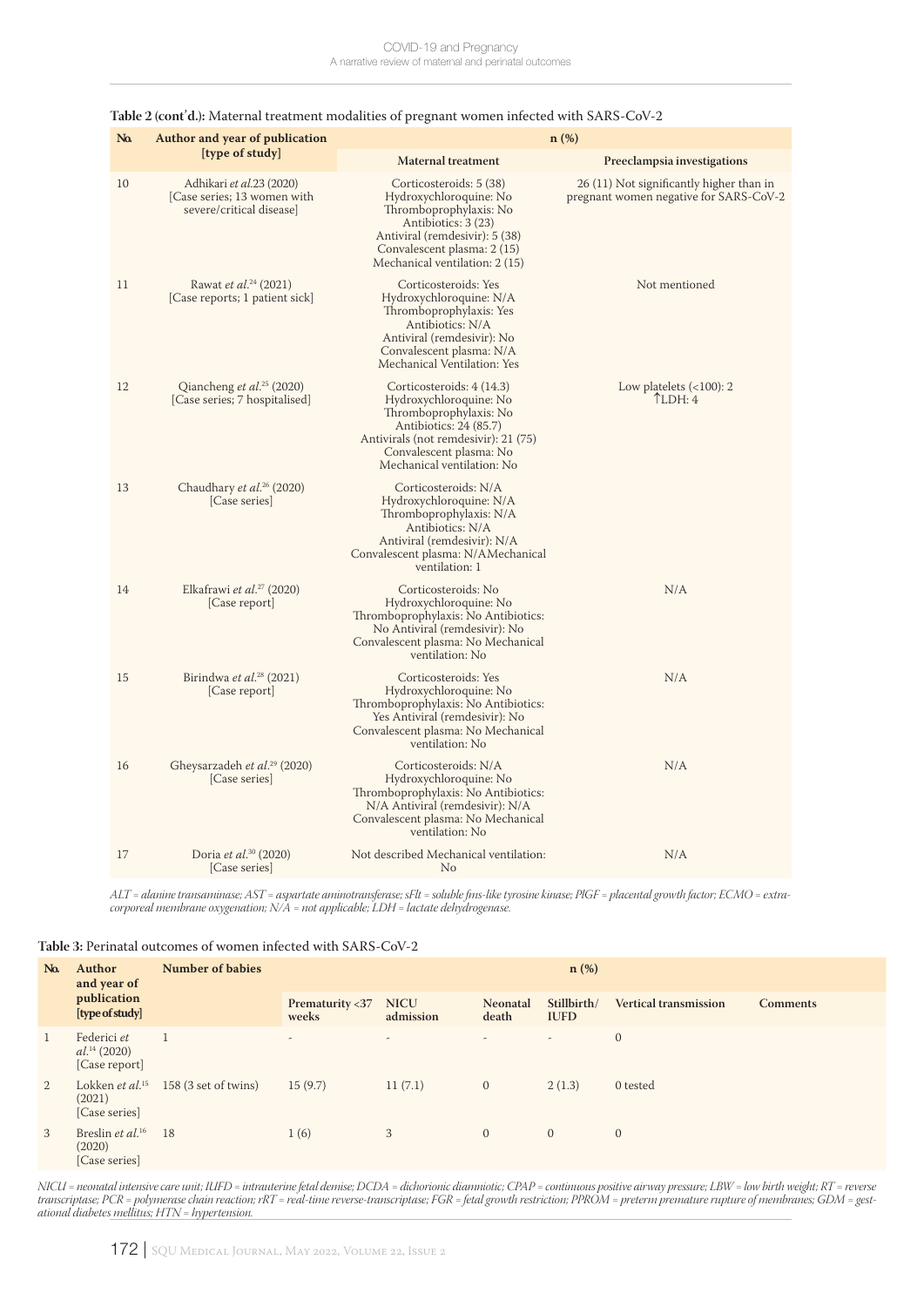| No.            | Author<br>and year of                                          | <b>Number of babies</b>                                                                  | $n$ (%)                                                                                         |                                                             |                                            |                            |                                                                                                                                                            |                                                                                                                                                    |  |
|----------------|----------------------------------------------------------------|------------------------------------------------------------------------------------------|-------------------------------------------------------------------------------------------------|-------------------------------------------------------------|--------------------------------------------|----------------------------|------------------------------------------------------------------------------------------------------------------------------------------------------------|----------------------------------------------------------------------------------------------------------------------------------------------------|--|
|                | publication<br>[type of study]                                 |                                                                                          | Prematurity <37<br>weeks                                                                        | <b>NICU</b><br>admission                                    | Neonatal<br>death                          | Stillbirth/<br><b>IUFD</b> | <b>Vertical transmission</b>                                                                                                                               | <b>Comments</b>                                                                                                                                    |  |
| $\overline{4}$ | Yan et al. $17$<br>(2020)<br>[Case series]                     | 100 (1 pair of twins)                                                                    | 21(21)                                                                                          | 47(47)                                                      | $\mathbf{1}$                               | $\mathbf{0}$               | $\mathbf{0}$                                                                                                                                               |                                                                                                                                                    |  |
| 5              | Hantoushzadeh<br>et al. <sup>18</sup> (2020)<br>[Case series]  | 12 (3 sets of twins)                                                                     | 24-28 weeks: 3<br>$(25)$ ; all DCDA<br>twins)<br>$<$ 32 weeks: 3<br>$(25)$ < 37 weeks:<br>2(17) | 4 (1 set of twins<br>at 28 weeks)                           | 2 (set of<br>twins on<br>day 3 of<br>life) | $\overline{4}$             | $\mathbf{0}$                                                                                                                                               | 2 pregnancies<br>with DCDA twins<br>undelivered -maternal<br>death                                                                                 |  |
| 6              | Zheng et al. <sup>19</sup><br>(2020)<br>$[2 \case$<br>reports] | $\mathbf{2}$                                                                             | 1(50)                                                                                           | 2(100)                                                      | $\mathbf{0}$                               | $\mathbf{0}$               | $\mathbf{0}$                                                                                                                                               |                                                                                                                                                    |  |
| $\overline{7}$ | Wu et al. $20$<br>(2020)<br>[Case series]                      | 5                                                                                        | 2(40)                                                                                           | 2(40)                                                       | $\mathbf{0}$                               | $\mathbf{0}$               | $\mathbf{0}$                                                                                                                                               |                                                                                                                                                    |  |
| 8              | Wang et al. <sup>21</sup><br>(2020)<br>[Case report]           | $\mathbf{1}$                                                                             | $\mathbf{0}$                                                                                    | $\mathbf{1}$                                                | $\mathbf{0}$                               | $\mathbf{0}$               | Pharyngeal swab +ve<br>at 36 hours but the<br>umbilical cord and<br>placenta reported<br>negative confirming<br>that it was not a vertical<br>transmission | postpartum neonatal<br>infection possibly<br>acquired through an<br>infected contact as<br>the neonate was not<br>isolated in the neonatal<br>unit |  |
| 9              | Zhu et al. <sup>22</sup><br>(2020)<br>[Case series]            | 10 (1 set of twins)                                                                      | <32 weeks:<br>$2(20)$ ; set of<br>twins) $34-36$<br>weeks: 4 (40)                               | 6                                                           | $\mathbf{1}$                               | $\boldsymbol{0}$           | $\mathbf{0}$                                                                                                                                               |                                                                                                                                                    |  |
| 10             | Adhikari et<br>$al.^{23}$ (2020)<br>[Case series]              | 248 outcomes<br>assessed<br>Total: 251 (6 set of<br>twins)<br>(3 major<br>malformations) | Total: $27(11) <$<br>34 weeks: $9(4) <$<br>37 weeks: 18 (7)                                     | 9(3.6) 1 with<br>cord $pH < 8$<br>requiring CPAP<br>support | $\mathbf{0}$                               | $\boldsymbol{0}$           | 6 (3) Only 188 neonates<br>were tested                                                                                                                     | 4 were positive at<br>24 hours and 2 at<br>48 hours. Only one<br>suspected intra-uterine<br>infection                                              |  |
| 11             | Rawat et al. <sup>24</sup><br>(2021)<br>[Case reports]         | 3                                                                                        | $\mathbf{0}$                                                                                    | $\mathbf{0}$                                                | $\mathbf{0}$                               | $1\,$                      | $\mathbf{0}$                                                                                                                                               | IUFD in a dead mother                                                                                                                              |  |
| 12             | Qiancheng et<br>$al.^{25}$ (2020)<br>[Case series]             | 23 (1 set of twins)                                                                      | 35 weeks: 1 (4.4) 0                                                                             |                                                             | $\mathbf{0}$                               | $\boldsymbol{0}$           | $0(2$ SARS-CoV-2<br>infection RT-PCR tests<br>24-48 hours apart were<br>negative for all neonates)                                                         | 1 LBW for the set of<br>twin = $2,350$ g                                                                                                           |  |
| 13             | Chaudhary et<br>$al.^{26}$ (2020)<br>[Case series]             | 14                                                                                       | $\boldsymbol{0}$                                                                                | $\mathbf{0}$                                                | $\mathbf{0}$                               | $\mathbf{0}$               | 0 (Nasopharyngeal<br>COVID-19 RT-PCR<br>negative for all neonates<br>who delivered during<br>mother's hospital stay;<br>$n = 9$                            | 9 women delivered<br>during their hospital<br>stay                                                                                                 |  |
| 14             | Elkafrawi et<br>$al.^{27}$ (2020)<br>[Case report]             | $\mathbf{1}$                                                                             | $\mathbf{0}$                                                                                    | $\mathbf{0}$                                                | $\mathbf{0}$                               | $\boldsymbol{0}$           | $\boldsymbol{0}$                                                                                                                                           | Nasopharyngeal<br>swab tested rRT-PCR<br>negative at delivery                                                                                      |  |
| 15             | Birindwa et<br>$al.^{28}$ (2021)<br>[Case report]              | $\mathbf{1}$                                                                             | 34 weeks                                                                                        | $\mathbf{0}$                                                | $\mathbf{0}$                               | Yes, from<br>sepsis        | Yes SARS-CoV-2<br>oropharyngeal swab<br>positive on day 3<br>(neonate was doing well<br>until day 3)                                                       | Thrombotic<br>vasculopathy in the<br>placenta and umbilical<br>cord vessels on<br>histopathology                                                   |  |
| 16             | Gheysarzadehet 2<br>$al.^{29}$ (2020)<br>[Case series]         |                                                                                          | $\mathbf{0}$                                                                                    | $\mathbf{0}$                                                | $\mathbf{0}$                               | $\mathbf{0}$               | $\overline{0}$                                                                                                                                             |                                                                                                                                                    |  |
| 17             | Doria et al. <sup>30</sup><br>(2020)<br>[Case series]          | 11(1 set of twins)                                                                       | $\mathbf{0}$                                                                                    | $\mathbf{0}$                                                | $\mathbf{0}$                               | $\boldsymbol{0}$           | 0 (All tested negative for<br>SARS-CoV-2 RT-PCR)                                                                                                           | FGR: 8 (72.7) with 1<br>discordant growth<br>PPROM: 1 (9.1) GDM:<br>1 (9.1) Gestestional<br>HTN: 1(9.1)                                            |  |

### **Table 3 (cont**'**d.):** Perinatal outcomes of women infected with SARS-CoV-2

*NICU = neonatal intensive care unit; IUFD = intrauterine fetal demise; DCDA = dichorionic diamniotic; CPAP = continuous positive airway pressure; LBW = low birth weight; RT = reverse transcriptase; PCR = polymerase chain reaction; rRT = real-time reverse-transcriptase; FGR = fetal growth restriction; PPROM = preterm premature rupture of membranes; GDM = gestational diabetes mellitus; HTN = hypertension.*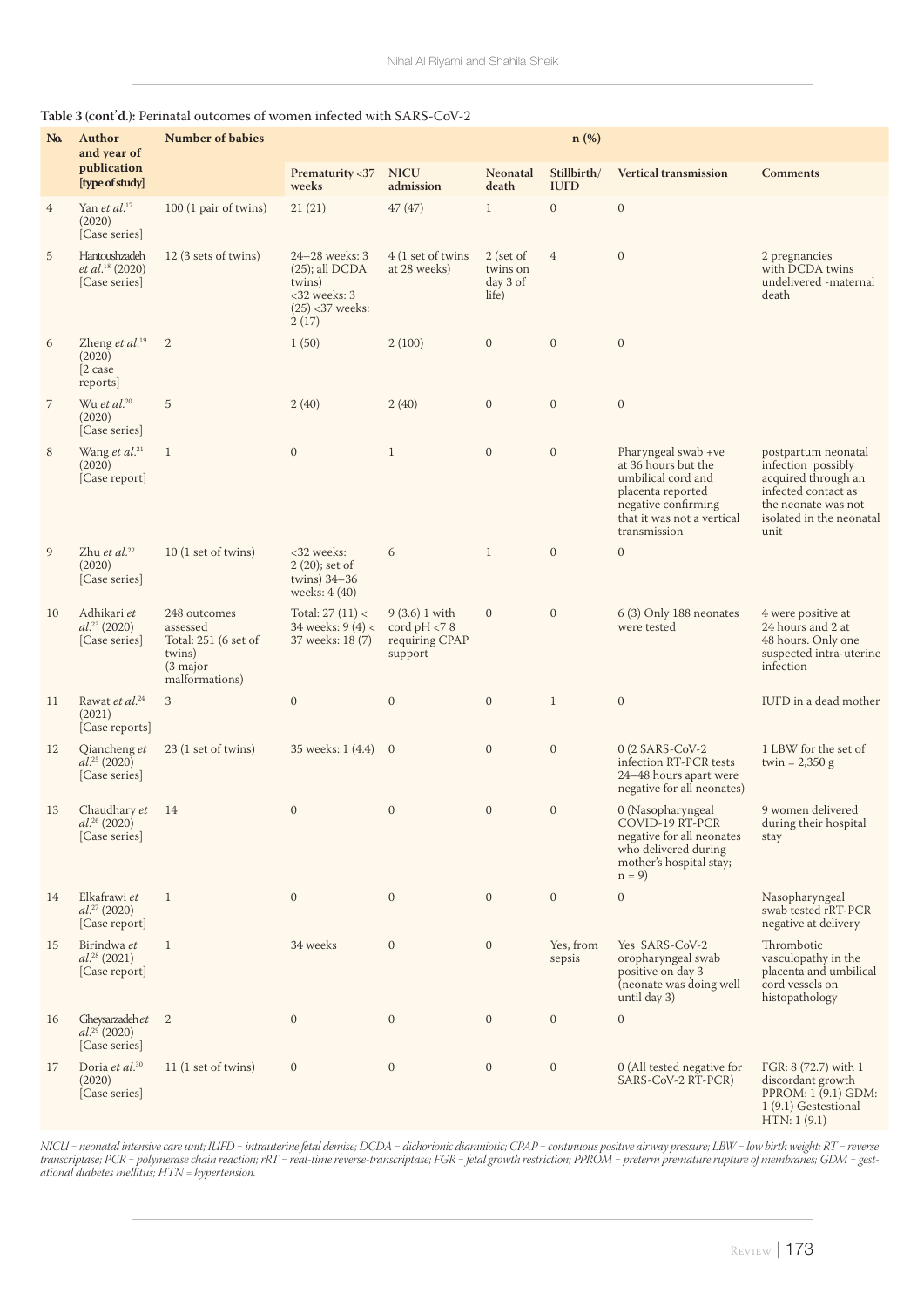pandemic.4 Pregnant women do not appear to be more likely to contract the SARS-CoV-2 infection than the general population. However, pregnancy itself alters the body's immune system and response to viral infections, in addition to various anatomical and physiological changes, which can result in women experiencing more severe symptoms such as respiratory distress, especially towards the end of their term.3,31 As such, it is crucial that healthcare workers understand how the SARS-CoV-2 virus affects pregnancy so that they can better tailor antenatal, intrapartum and postpartum care in order to optimise maternal and fetal outcomes. This review article provides an overview of the available evidence regarding the maternal and perinatal outcomes of pregnant women diagnosed with COVID-19. The most important finding was that pregnancy did not appear to aggravate symptoms or imaging features of COVID-19-associated pneumonia.14–30

The majority of pregnant women infected with SARS-CoV-2 presented in the third trimester with mild to moderate COVID-19 symptoms in the form of fever, cough and myalgia.14,16–22,25–28 These rates are similar to those described in non-pregnant adults with COVID-19 infections in various reviews and case series.31–33 In a case series of 43 pregnant women, Breslin *et al*. found that 32.6% were asymptomatic and were diagnosed only due to the development of symptoms after admission or as a result of the implementation of universal COVID-19 screening in their unit.<sup>16</sup>

There is growing evidence that severe COVID-19 infection during pregnancy leads to a preeclampsialike syndrome or atypical haemolysis, elevated liver enzymes and low platelets syndrome.34,35 However, in the current review, no overwhelming evidence of such an association was found, but this could be explained by the fact that not many of the case series and reports have addressed the specific investigations that look for preeclampsia in pregnancies diagnosed with COVID-19. Apart from the case report by Federici *et al*., preeclampsia has been mentioned in the case series by Yan *et al*. and Adhikari *et al*. at the rate of 3.4% and 11%, respectively.14,17,23 These rates are not significantly higher than the incidence of the condition in pregnant women without infection with SARS-CoV-2.36

In this review, there were 12 maternal deaths, seven of which were reported in a single case series of nine women from Iran.18 The most common comorbidity reported was obesity.15,16,18 In the general (non-pregnant) population, obesity similarly appears to increase the need for intubation and ventilatory support.<sup>37,38</sup> However, it should be acknowledged that

the pandemic is still ongoing and a number of cases are yet to be reported.

According to the current review, the average rate of preterm delivery in COVID-19 pregnancies was approximately 27%, with most cases representing late preterm births (i.e. at 34–37 gestational weeks).15–20,22,23,25,28 A systematic review and metaanalysis of all coronavirus spectrum infections, including 19 studies from 79 hospitalised women and 41 (51.9%) pregnancies affected by COVID-19, 12 (15.2%) by MERS and 26 (32.9%) by SARS-CoV-1, reported a 24.3% preterm delivery rate, which is similar to this review.<sup>39</sup> In contrast, the global rate of preterm delivery at <37 gestational weeks was 10.6%.40 Similarly, the frequency of caesarean section in COVID-19 pregnancies in this cohort was high compared to international rates (4–50% versus 10–15%, respectively).31,32,39–41 However, this rate is comparable to SARS-CoV-1, where it was reported as 84%.40 Although many researchers did not report indications for the caesarean section procedure, the most common were fetal distress and the mother and physician's preferences.16,17 Nevertheless, the high rate of caesarean deliveries in the current review may be due to the fact that most of the cohorts were based in China. In 2014, Feng *et al*. expressed increasing concern about the rapidly rising rate of caesarean deliveries in China (~40%), most of which were performed due to nonclinical factors.42

COVID-19 has not shown significant effect on fetal growth.14–30 In contrast, the rate of FGR in SARS-CoV-1 cases was found to be 13.3%.<sup>39</sup> However, it is too early to conclude definitively that COVID-19 does not impact fetal growth as the outcomes of early pregnancies during this pandemic are yet to be reported. Further confirmation of this finding may require assessment in the future once a greater number of women who contracted COVID-19 in their first or second trimester reach full term and deliver. Moreover, rates of stillbirth and neonatal death were low, with these adverse outcomes mainly related to the severity of the mother's condition.<sup>15,17,18,22,24,28</sup> Overall, the perinatal mortality rate was 2%, further decreasing to 0.7% if the Iranian case series were to be excluded as an outlier, as compared to a rate of 33.2% with MERS.<sup>39</sup> No case of perinatal death was reported with SARS-CoV-1.

The highest preterm delivery rate was reported as 50%, but this was in a report of two cases.<sup>19</sup> The largest case series by Adhikari *et al*. reported the perinatal outcomes of 248 babies with a preterm rate of 21.8%.23 Among nine pregnant Chinese patients with SARS-CoV-2 infections, Zhu *et al*. found that six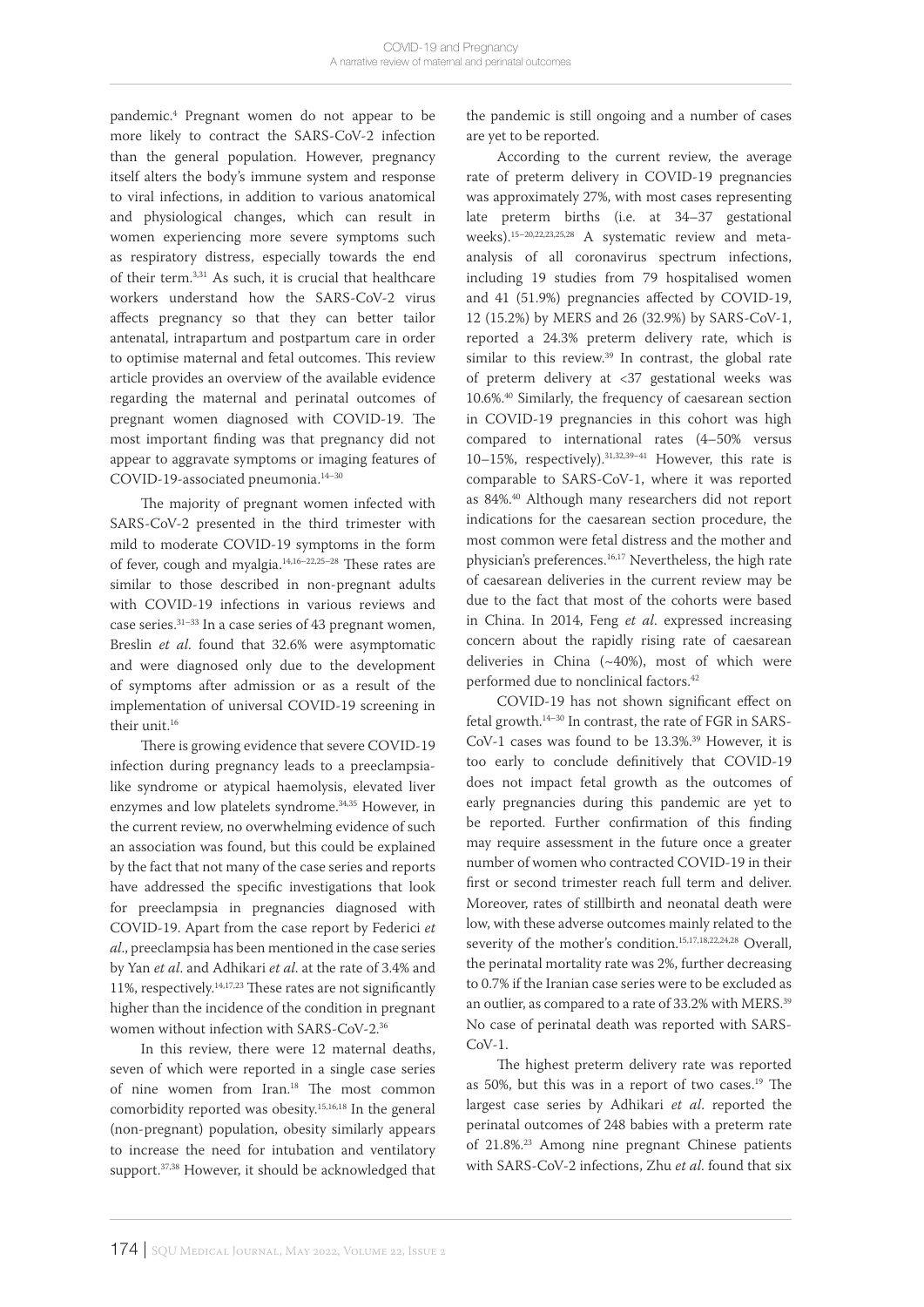(60%) births occurred at  $31-34$  gestational weeks.<sup>22</sup> Neonatal morbidities were more marked in this series, probably due to greater prematurity. In particular, there were two cases of disseminated intravascular coagulation, of which one born at 34 gestational weeks subsequently developed multi-organ failure and died on day nine of life.22

Panigada *et al*. suggested that COVID-19 infection might increase the risk of micro and macrothrombi.<sup>43</sup> Given that the placenta is an organ fundamentally affected by hypercoagulable states, as reported by Greer *et al*., it can be extrapolated that COVID-19 carries possible increased risks for embryonic or fetal death due to its placental effects.<sup>44</sup> In addition, the presence of high fever in the first trimester could lead to a higher incidence of miscarriage, as seen with SARS-CoV-1 cases.<sup>7</sup> However, more research is needed to confirm this hypothesis. Until then, greater attention should be given to ensuring adequate thromboprophylaxis in pregnant women contracting COVID-19 as pregnancy is a known hypercoagulable state, which increases risk of venous thrombosis.<sup>44</sup>

In their latest guideline, the Royal College of Obstetricians and Gynaecology, UK, recommends thromboprophylaxis for all pregnant women diagnosed with SARS-CoV-2 infection while they are selfisolating or hospitalised due to the disease and for 10 days following discharge from the hospital.3 However, this review revealed that maternal thromboprophylaxis was given in only three instances.<sup>14,18,24</sup> This dearth could be explained by the fact that the association of pro-thrombotic state with SARS-CoV-2 infection was realised late into the progression of the pandemic.

Treatment guidelines for SARS-CoV-2 infection have been evolving over time and might continue to change. At the time of writing, chloroquine or hydroxychloroquine with or without azithromycin are not recommended for the treatment of COVID-19.45 At present, remdesivir is the only Food and Drug Administration-approved broad spectrum anti-viral drug approved for the treatment of COVID-19. It is recommended for use in hospitalised patients who require supplemental oxygen, invasive mechanical ventilation or extracorporeal membrane oxygenation.<sup>46</sup> In addition, bamlanivimab and etesevimab were approved to treat people with elevated risk for severe disease, including adults over 65 years and those with relevant comorbidities.<sup>47,48</sup> Remdesivir was the only drug recommended for pregnant women during the study period, though it is not recommended by the WHO anymore.

In this review, eight articles mentioned the use of anti-viral medications, but only two articles specified remdesivir use.<sup>15,23</sup> There is a case report of a pregnant woman with COVID-19 who required ICU care in the third trimester and received remdesivir. Her pregnancy continued after discharge from the ICU and she delivered at term without any complications.<sup>49</sup> Another case series reported 86 pregnant and postpartum women who received remdesivir for severe COVID-19 with an oxygen saturation of less than 94% on room air and had high recovery rates with low rate of adverse effects.<sup>50</sup>

Corticosteroids, specifically dexamethasone, have been found to reduce mortality in hospitalised patients who require supplemental oxygen; the greatest effect was observed in patients requiring mechanical ventilation. In pregnant women with COVID-19, dexamethasone is recommended for fetal lung maturity if preterm delivery is anticipated. Once the course of four doses of 6 mg over 48 hours is completed, if the patient still requires steroids due to severe COVID-19 disease, the course is recommended to be changed to prednisolone 40 mg once daily if oral intake is possible or hydrocortisone 80 mg intravenous twice daily. Prednisolone and hydrocortisone are extensively metabolised in the placenta and do not cross over to the fetus, thus reducing any concerns about detrimental effects of prolonged steroid exposure on the fetus.<sup>3</sup> In this review, four articles did not mention the use of corticosteroids, and in the remaining articles, the use of corticosteroids ranged from 12.5-100%.<sup>14,16,18,22</sup> This variation could be because the pregnant women did not require hospitalisation, supplemental oxygen or mechanical ventilation, which are indications for steroid use.

Antibiotics use in the treatment of SARS-CoV-2 infection has not been proven to be beneficial, although it is being widely used empirically to prevent secondary bacterial infection. This raises the concerns of antibiotic resistance in the long term and whether its use is justifiable.<sup>51</sup> In this review, eight articles documented the use of antibiotics. Antibiotics were not used in the case series by Zhu *et al*. and data were not available in the case series by Lokken *et al*. 15,22

Convalescent plasma use is not recommended anymore in the treatment of SARS-CoV-2 infection and it was used minimally in the studied case series. The use of plasma was reported in two (8%) cases by Lokken *et al*., in one (11%) case in the series by Hantoushzadeh *et al*. and in two (15%) cases in the series by Adhikari *et al*. 15,18,23

To date, there is low incidence of vertical transmission of the SARS-CoV-2 virus. A review of the literature indicated that of the approximately 55 neonatal samples taken from the amniotic fluid, umbilical cord, breast milk and throat immediately after birth, all were found to be negative.<sup>16,22,24,30,52,53</sup>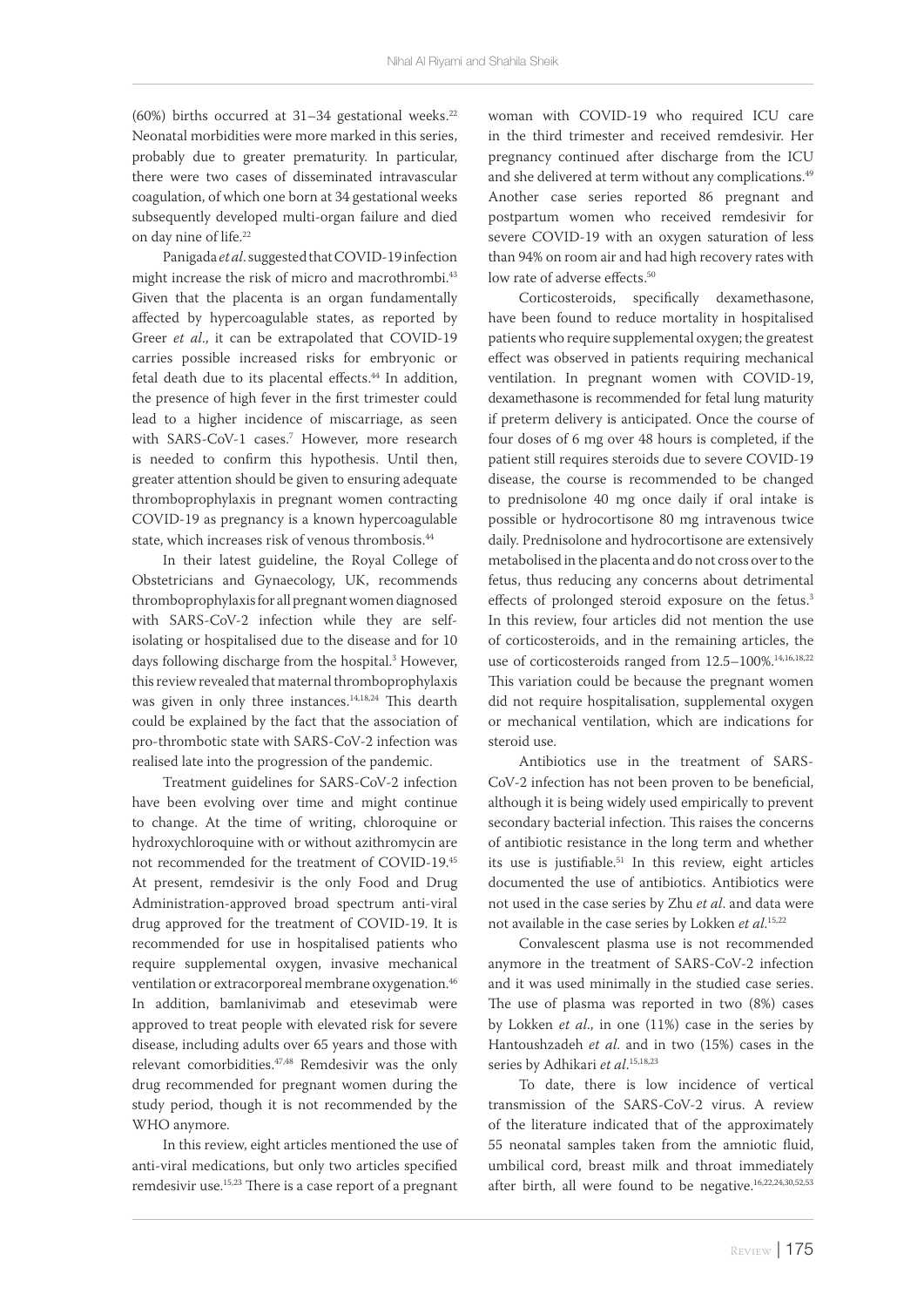Dong *et al*. reported a neonate born to a mother with COVID-19 who was found to have raised serum levels of immunoglobulin (Ig)M antibodies to SARS-CoV-2 at birth.54 Since IgM does not cross the placenta, this could be due to a neonatal immune response to an intrauterine infection.

The current review is subject to certain limitations. As the literature search was conducted using specific databases, it is possible that some relevant studies and articles were missed from the analysis, leading to potential bias. Finally, it is important to recognise that these findings are preliminary and may change as the number of cases reported increases.

# **Conclusion**

As of August 2021, COVID-19 pregnancies resulted in 12 maternal deaths and eight stillbirths as reported in the literature. Although limited data are available regarding the effect of the disease in early pregnancy, rates of preterm birth and caesarean delivery appear to be high. Healthcare practitioners in conjunction with infectious disease specialists should develop and review protocols for the management of COVID-19 in pregnancy. Despite promising reports regarding the outcomes of COVID-19 infections during pregnancy, it would be prudent to remain vigilant. As such, the authors recommend close monitoring of all pregnant women.

### conflict of interest

The authors declare no conflicts of interest.

### funding

No funding was received for this study.

### authors' contribution

Both authors reviewed and analysed the data and drafted and edited the manuscript. Both authors approved the final version of the manuscript.

# References

- Rasmussen SA, Smulian JC, Lednicky JA, Wen TS, Jamieson DJ. Coronavirus disease 2019 (COVID-19) and pregnancy: What obstetricians need to know. Am J Obstet Gynecol 2020; 222:415–26.<https://doi.org/10.1016/j.ajog.2020.02.017>.
- 2. Worldometer. Coronavirus Worldwide Graphs. From: https:// www.worldometers.info/coronavirus/worldwidegraphs/#total-cases Accessed: Aug 2021.
- 3. Royal College of Obstetricians and Gynaecologists. Coronavirus (COVID-19) infection in pregnancy: Information for healthcare professionals. Version 13. From: www.rcog.org.uk/globalassets/ documents/guidelines/2020-04-17-coronavirus-covid-19 infection-in-pregnancy-v13.pdf Accessed: Aug 2021.
- 4. World Health Organization. Report of the WHO-China joint mission on coronavirus disease 2019 (COVID-19). From: www. who.int/publications/i/item/report-of-the-who-china-jointmission-on-coronavirus-disease-2019-(covid-19) Accessed: Aug 2021.
- 5. Zhu N, Zhang D, Wang W, Li Z, Yang B, Song J, et al. A novel coronavirus from patients with pneumonia in China, 2019. N Engl J Med 2020; 382:727–33. [https://doi.org/10.1056/](https://doi.org/10.1056/NEJMoa2001017) NEIMoa2001017.
- 6. Huang C, Wang Y, Li X, Ren L, Zhao J, Hu Y, et al. Clinical features of patients infected with 2019 novel coronavirus in Wuhan, China. Lancet 2020; 395:497–506. [https://doi.org/10.1016/S0140-673](https://doi.org/10.1016/S0140-6736(20)30183-5) [6\(20\)30183-5](https://doi.org/10.1016/S0140-6736(20)30183-5).
- 7. Wong SF, Chow KM, Leung TN, Ng WF, Ng TK, Shek CC, et al. Pregnancy and perinatal outcomes of women with severe acute respiratory syndrome. Am J Obstet Gynecol 2004; 191:292–7. [https://doi.org/10.1016/j.ajog.2003.11.019.](https://doi.org/10.1016/j.ajog.2003.11.019)
- 8. Alserehi H, Wali G, Alshukairi A, Alraddadi B. Impact of Middle East respiratory syndrome coronavirus (MERS-CoV) on pregnancy and perinatal outcome. BMC Infect Dis 2016; 16:105.<https://doi.org/10.1186/s12879-016-1437-y>.
- 9. Jeong SY, Sung SI, Sung JH, Ahn SY, Kang ES, Chang YS, et al. MERS-CoV infection in a pregnant woman in Korea. J Korean Med Sci 2017; 32:1717–20. [https://doi.org/10.3346/](https://doi.org/10.3346/jkms.2017.32.10.1717) [jkms.2017.32.10.1717](https://doi.org/10.3346/jkms.2017.32.10.1717).
- 10. Assiri A, Abedi GR, Al Masri M, Bin Saeed A, Gerber SI, Watson JT. Middle East respiratory syndrome coronavirus infection during pregnancy: A report of 5 cases from Saudi Arabia. Clin Infect Dis 2016; 63:951–3. [https://doi.org/10.1093/](https://doi.org/10.1093/cid/ciw412) [cid/ciw412](https://doi.org/10.1093/cid/ciw412).
- 11. Park MH, Kim HR, Choi DH, Sung JH, Kim JH. Emergency cesarean section in an epidemic of the Middle East respiratory syndrome: A case report. Korean J Anesthesiol 2016; 69:287–91. [https://doi.org/10.4097/kjae.2016.69.3.287.](https://doi.org/10.4097/kjae.2016.69.3.287)
- 12. Malik A, El Masry KM, Ravi M, Sayed F. Middle East respiratory syndrome coronavirus during pregnancy, Abu Dhabi, United Arab Emirates, 2013. Emerg Infect Dis 2016; 22:515–17. [https://doi.org/10.3201/eid2203.151049.](https://doi.org/10.3201/eid2203.151049)
- 13. Payne DC, Iblan I, Alqasrawi S, Al Nsour M, Rha B, Tohme RA, et al. Stillbirth during infection with Middle East respiratory syndrome coronavirus. J Infect Dis 2014; 209:1870–2. [https://](https://doi.org/10.1093/infdis/jiu068) [doi.org/10.1093/infdis/jiu068.](https://doi.org/10.1093/infdis/jiu068)
- 14. Federici L, Picone O, Dreyfuss D, Sibiude J. Successful continuation of pregnancy in a patient with COVID-19-related ARDS. BMJ Case Rep 2020; 13:e237511. [https://doi.org/10.1136/bcr-](https://doi.org/10.1136/bcr-2020-237511)[2020-237511](https://doi.org/10.1136/bcr-2020-237511).
- 15. Lokken EM, Huebner EM, Taylor GG, Hendrickson S, Vanderhoeven J, Kachikis A, et.al. Disease, pregnancy outcomes, and maternal deaths among pregnant patients with severe acute respiratory syndrome coronavirus 2 infection in Washington State. Am J Obstet Gynecol 2021; 225:77.e1–14. [https://doi.](https://doi.org/10.1016/j.ajog.2020.12.1221) [org/10.1016/j.ajog.2020.12.1221.](https://doi.org/10.1016/j.ajog.2020.12.1221)
- 16. Breslin N, Baptiste C, Gyamfi-Bannerman C, Miller R, Martinez R, Bernstein K, et al. Coronavirus disease 2019 infection among asymptomatic and symptomatic pregnant women: Two weeks of confirmed presentations to an affiliated pair of New York City hospitals. Am J Obstet Gynecol MFM 2020; 2:100118. [https://doi.org/10.1016/j.ajogmf.2020.100118.](https://doi.org/10.1016/j.ajogmf.2020.100118)
- 17. Yan J, Guo J, Fan C, Juan J, Yu X, Li J, et al. Coronavirus disease 2019 in pregnant women: A report based on 116 cases. Am J Obstet Gynecol 2020; 223:111.e1–14. [https://doi.org/10.1016/j.](https://doi.org/10.1016/j.ajog.2020.04.014) [ajog.2020.04.014](https://doi.org/10.1016/j.ajog.2020.04.014).
- 18. Hantoushzadeh S, Shamshirsaz AA, Aleyasin A, Seferovic MD, Aski SK, Arian SE, et al. Maternal death due to COVID-19. Am J Obstet Gynecol 2020; 223:109.e1–16. [https://doi.org/10.1016/j.](https://doi.org/10.1016/j.ajog.2020.04.030) [ajog.2020.04.030](https://doi.org/10.1016/j.ajog.2020.04.030).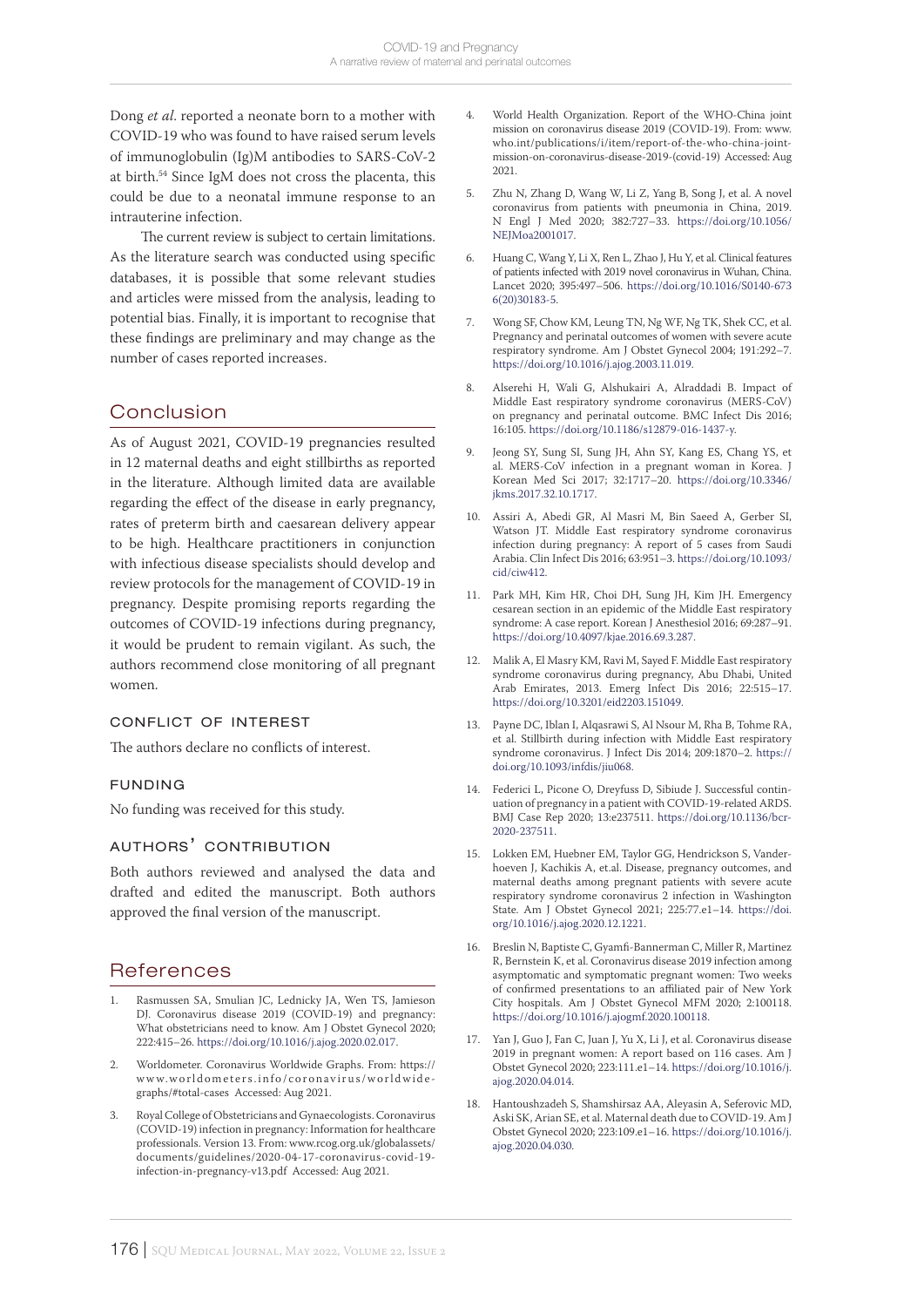- 19. Zheng T, Guo J, He W, Wang W, Yu H, Ye H. Coronavirus disease 2019 (COVID-19) in pregnancy: 2 case reports on maternal and neonatal outcomes in Yichang city, Hubei Province, China. Medicine (Baltimore) 2020; 99:e21334. [https://doi.org/10.1097/](https://doi.org/10.1097/MD.0000000000021334) [MD.0000000000021334.](https://doi.org/10.1097/MD.0000000000021334)
- 20. Wu Y, Liu C, Dong L, Zhang C, Chen Y, Liu J, et al. Coronavirus disease 2019 among pregnant Chinese women: Case series data on the safety of vaginal birth and breastfeeding. BJOG 2020; 127:1109–15. [https://doi.org/10.1111/1471-0528.16276.](https://doi.org/10.1111/1471-0528.16276)
- 21. Wang S, Guo L, Chen L, Liu W, Cao Y, Zhang J, et al. A case report of neonatal 2019 coronavirus disease in China. Clin Infect Dis 2020; 71:853–7. [https://doi.org/10.1093/cid/ciaa225.](https://doi.org/10.1093/cid/ciaa225)
- 22. Zhu H, Wang L, Fang C, Peng S, Zhang L, Chang G, et al. Clinical analysis of 10 neonates born to mothers with 2019-nCoV pneumonia. Transl Pediatr 2020; 9:51–60. [https://doi.org/10.21](https://doi.org/10.21037/tp.2020.02.06) [037/tp.2020.02.06.](https://doi.org/10.21037/tp.2020.02.06)
- 23. Adhikari EH, Moreno W, Zofkie AC, MacDonald L, Mclntire DD, Collins RRJ, et al. Pregnancy outcomes among women with and without severe acute respiratory syndrome coronavirus 2 infection. JAMA Netw Open 2020; 3:e2029256. [https://doi.org/10.10](https://doi.org/10.1001/jamanetworkopen.2020.29256) [01/jamanetworkopen.2020.29256](https://doi.org/10.1001/jamanetworkopen.2020.29256).
- 24. Rawat SK, Saad T, Jindal A, Vyas AK. Coronavirus disease 2019 in pregnancy: Case report on maternal death in Sagar city of central India. J Obstet Gynaecol Res 2021; 47:1579–82. [https://](https://doi.org/10.1111/jog.14696) [doi.org/10.1111/jog.14696.](https://doi.org/10.1111/jog.14696)
- 25. Qiancheng X, Jian S, Lingling P, Lei H, Xiaogan J, Weihua L, et al. Coronavirus disease 2019 in pregnancy. Int J Infect Dis 2020; 95:376–83.<https://doi.org/10.1016/j.ijid.2020.04.065>.
- 26. Chaudhary S, Humayun S, Akhter H, Malik N, Humayun S, Nazir S. COVID-19 in pregnant women: A case series. Ann King Edw Med Univ 2020; 26:336–40.
- 27. Elkafrawi D, Joseph J, Schiattarella A, Rodriguez B, Sisti G. Intrauterine transmission of COVID-19 in pregnancy: Case report and review of literature. Acta Biomed 2020; 91:e2020041. <https://doi.org/10.23750/abm.v91i3.9795>.
- 28. Birindwa EK, Mulumeoderhwa GM, Nyakio O, Mateso Mbale GQ, Mushamuka SZ, Materanya JM, et al. A case study of the first pregnant woman with COVID-19 in Bukavu, eastern Democratic Republic of the Congo. Matern Health Neonatol Perinatol 2021; 7:6. <https://doi.org/10.1186/s40748-021-00127-5>.
- 29. Gheysarzadeh A, Sadeghifard N, Safari M, Rashidian T, Mohammadyari E, Tavan H. Case series of four pregnant women with COVID-19 in Ilam, Iran. New Microbes New Infect 2020; 38:100783. <https://doi.org/10.1016/j.nmni.2020.100783>.
- 30. Dória M, Peixinho C, Laranjo M, Mesquita Varejão A, Silva PT. COVID-19 during pregnancy: A case series from an universally tested population from the north of Portugal. Eur J Obstet Gynecol Reprod Biol 2020; 250:261–2. [https://doi.org/10.1016/j.ejogr](https://doi.org/10.1016/j.ejogrb.2020.05.029) [b.2020.05.029](https://doi.org/10.1016/j.ejogrb.2020.05.029).
- 31. Wu Z, McGoogan JM. Characteristics of and important lessons from the coronavirus disease 2019 (COVID-19) outbreak in China: Summary of a report of 72 314 cases from the Chinese Center for Disease Control and Prevention. JAMA 2020; 323:1239–42. <https://doi.org/10.1001/jama.2020.2648>.
- 32. Mullins E, Evans D, Viner RM, O'Brien P, Morris E. Coronavirus in pregnancy and delivery: Rapid review. Ultrasound Obstet Gynecol 2020; 55:586–92. [https://doi.org/10.1002/uog.22014.](https://doi.org/10.1002/uog.22014)
- 33. Liu D, Li L, Wu X, Zheng D, Wang J, Yang L, et al. Pregnancy and perinatal outcomes of women with coronavirus disease (COVID-19) pneumonia: A preliminary analysis. AJR Am J Roentgenol 2020; 215:127–32. [https://doi.org/10.2214/AJR.20.2](https://doi.org/10.2214/AJR.20.23072) [3072.](https://doi.org/10.2214/AJR.20.23072)
- Ronnje L, Länsberg JK, Vikhareva O, Hansson SR, Herbst A, Zaigham M. Complicated COVID-19 in pregnancy: A case report with severe liver and coagulation dysfunction promptly improved by delivery. BMC Pregnancy Childbirth 2020; 20:511. <https://doi.org/10.1186/s12884-020-03172-8>.
- 35. Mendoza M, Garcia-Ruiz I, Maiz N, Rodo C, Garcia-Manau P, Serrano B, et al. Pre-eclampsia-like syndrome induced by severe COVID-19: A prospective observational study. BJOG 2020; 127:1374–80. [https://doi.org/10.1111/1471-0528.16339.](https://doi.org/10.1111/1471-0528.16339)
- Say L, Chou D, Gemmill A, Tuncalp O, Moller AB, Daniel J, et al. Global causes of maternal death: A WHO systematic analysis. Lancet Glob Health 2014; 2:e323–33. [https://doi.org/10.1016/](https://doi.org/10.1016/S2214-109X(14)70227-X) [S2214-109X\(14\)70227-X](https://doi.org/10.1016/S2214-109X(14)70227-X).
- 37. Intensive Care National Audit & Research Centre. ICNARC report on COVID-19 in critical care. From: www.icnarc.org/ Our-Audit/Audits/Cmp/Reports Accessed: Aug 2021.
- Breslin N, Baptiste C, Miller R, Fuchs K, Goffman D, Gyamfi-Bannerman C, et al. Coronavirus disease 2019 in pregnancy: Early lessons. Am J Obstet Gynecol MFM 2020; 2:100111. <https://doi.org/10.1016/j.ajogmf.2020.100111>.
- 39. Di Mascio D, Khalil A, Saccone G, Rizzo G, Buca D, Liberati M, et al. Outcome of coronavirus spectrum infections (SARS, MERS, COVID-19) during pregnancy: A systematic review and metaanalysis. Am J Obstet Gynecol MFM 2020; 2:100107. [https://](https://doi.org/10.1016/j.ajogmf.2020.100107) [doi.org/10.1016/j.ajogmf.2020.100107](https://doi.org/10.1016/j.ajogmf.2020.100107).
- 40. Chawanpaiboon S, Vogel JP, Moller AB, Lumbiganon P, Petzold M, Hogan D, et al. Global, regional, and national estimates of levels of preterm birth in 2014: A systematic review and modelling analysis. Lancet Glob Health 2019; 7:e37–46. [https://doi.org/10.10](https://doi.org/10.10 16/S2214-109X(18)30451-0) [16/S2214-109X\(18\)30451-0](https://doi.org/10.10 16/S2214-109X(18)30451-0).
- 41. World Health Organization. WHO statement on caesarean section rates. From: www.who.int/reproductivehealth/publications/mat ernal\_perinatal\_health/cs-statement/en/ Accessed: Aug 2021.
- 42. Feng XL, Wang W, An L, Ronsmans C. Cesarean section in the People's Republic of China: Current perspectives. Int J Womens Health 2014; 6:59–74.<https://doi.org/10.2147/IJWH.S41410>.
- 43. Panigada M, Bottino N, Tagliabue P, Grasselli G, Novembrino C, Chantarangkul V, et al. Hypercoagulability of COVID-19 patients in intensive care unit: A report of thromboelastography findings and other parameters of hemostasis. J Thromb Haemost 2020; 18:1738–42. [https://doi.org/10.1111/jth.14850.](https://doi.org/10.1111/jth.14850)
- 44. Greer IA, Aharon A, Brenner B, Gris JC. Coagulation and placenta-mediated complications. Rambam Maimonides Med J 2014; 5:e0034. <https://doi.org/10.5041/RMMJ.10168>.
- 45. COVID-19 Treatment Guidelines Panel. Coronavirus Disease 2019 (COVID-19) Treatment Guidelines. National Institutes of Health. From: https://www.covid19treatmentguidelines.nih. gov/ Accessed: Aug 2021.
- 46. U.S. Food & Drug Administration. Coronavirus<br>(COVID-19) Update: FDA Authorizes Drug (COVID-19) Update: FDA Authorizes Drug Combination for Treatment of COVID-19. From: https://www.fda.gov/news-events/press-announcements/coronavirus-covid-19-update-fda-authorizes-drugcombination-treatment-covid-19 Accessed: Aug 2021.
- 47. WebMD. FDA Grants Emergency Use to Two New COVID Treatments. From: https://www.webmd.com/lung/ news/20210210/fda-grants-emergency-use-to-two-newcovid-treatments Accessed: Aug 2021.
- 48. Rasmussen SA, Jamieson DJ, Bresee JS. Pandemic influenza and pregnant women. Emerg Infect Dis 2008; 14:95–100. [https://](https://doi.org/10.3201/eid1401.070667) [doi.org/10.3201/eid1401.070667](https://doi.org/10.3201/eid1401.070667).
- 49. Maldarelli GA, Savage M, Mazur S, Oxford-Horrey C, Salvatore M, Marks KM. Remdesivir treatment for severe COVID-19 in third-trimester pregnancy: Case report and management discussion. Open Forum Infect Dis 2020; 7:ofaa345. [https://doi.](https://doi.org/10.1093/ofid/ofaa345) [org/10.1093/ofid/ofaa345.](https://doi.org/10.1093/ofid/ofaa345)
- 50. Burwick RM, Yawetz S, Stephenson KE, Collier AR, Sen P, Blackburn BG, et al. Compassionate use of remdesivir in pregnant women with severe coronavirus disease 2019. Clin Infect Dis 2020; 73:e3996–4004. [https://doi.org/10.1093/cid/ciaa1466.](https://doi.org/10.1093/cid/ciaa1466)